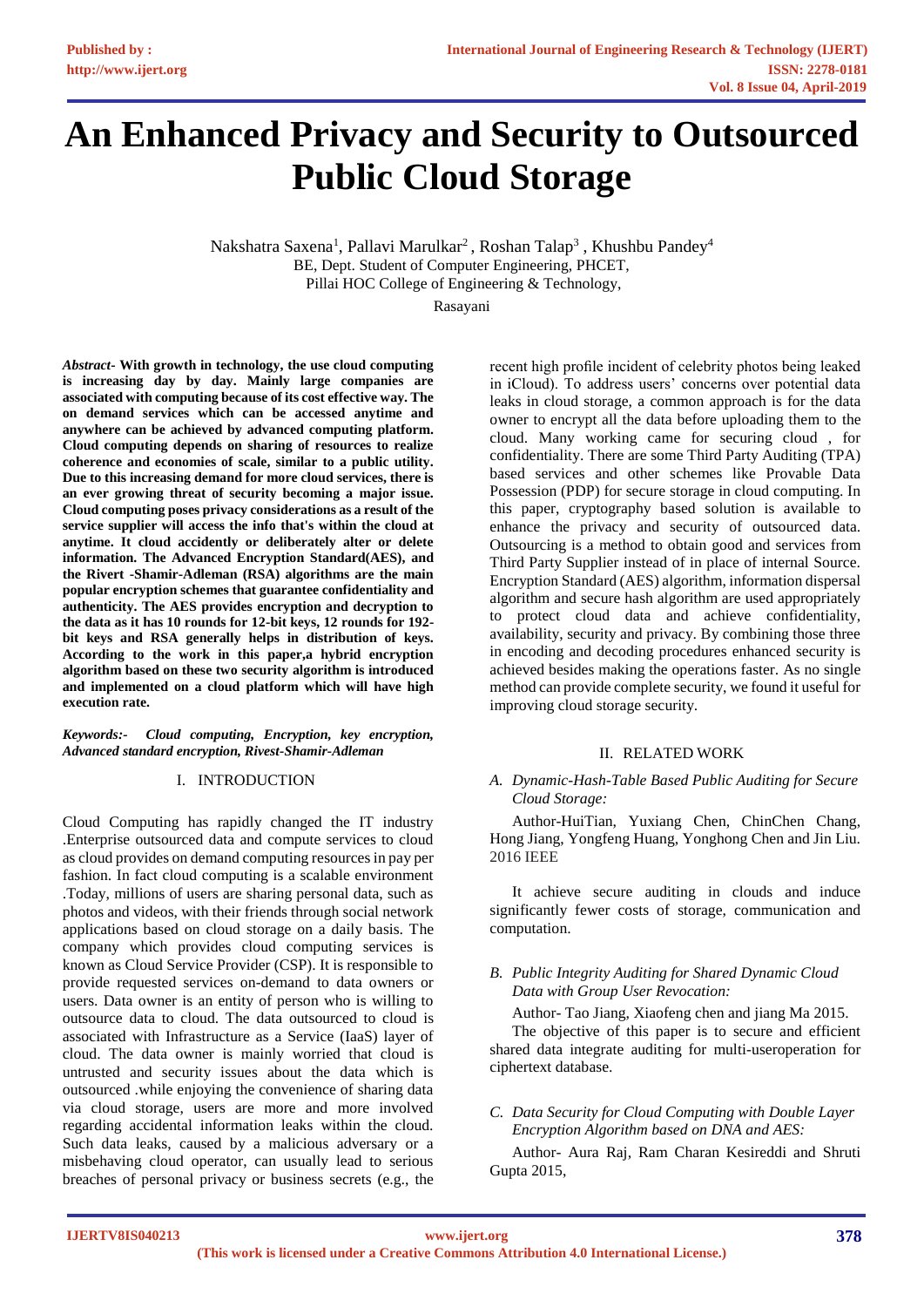In this paper new double layer cryptographic technique has been proposed which combines the novel DNA algorithm with the most secure AES algorithm.

*D. An Analysis of the Cloud Computings Ssecurity Problem:*

 Author- Yibin Li, KekeGau, LongfeiQiu, MeikangQiu and Hui Zhao 2016

In this paper Role BasedEncryption (RBE) is used for Internet of Things (IOT) data.

#### III. EXISTING SYSTEM

Existing system uses three algorithm that is AES (Encryption Standard Algorithm), information dispersal algorithm, Secure hash Algorithm. While moving towards the conception of on-demand service, resource pooling, shifting everything on the distributive environment, security is the major obstacle for this new dreamed vision of computing capability. Our system permits a sender to send associate encrypted message to a receiver through a cloud storage server. The sender solely must recognize the identity of the receiver however no different info (such as its public key or its certificate). The receiver must possess 2 things so as to rewrite the ciphertext. The first issue is his/her secret key keep within the pc. The second thing is a unique personal security device which connects to the computer. It is not possible to rewrite the ciphertext while not either piece. More significantly, once the security device is stolen or lost, this device is revoked. It cannot be used to decrypt any ciphertext. This can be done by the cloud server which might at once execute some algorithms to change this ciphertext to be un-decryptable by this device. This process is completely transparent to the sender. Furthermore, the cloud server cannot decode any ciphertext at any time. The security and potency analysis show that our system isn't solely secure however conjointly sensible.

## *A. PROBLEM STATEMENT*

User users are sharing personal data, such as photos and videos, with their friends through social network applications based on cloud storage on a daily basis. The company which provides cloud computing services is known as Cloud Service Provider (CSP). It is responsible to provide requested services on-demand to data owners or users. The data owner is mainly worried that cloud is untrusted and security issues about the data which is outsourced . Data leaks, caused by a malicious adversary or a misbehaving cloud operator, can usually lead to serious breaches of personal privacy or business secrets (e.g., the recent high profile incident of celebrity photos being leaked in iCloud. In this paper, cryptography based solution is available to enhance the privacy and security of outsourced data. Outsourcing is a method to obtain good and services from Third Party Supplier instead of in place of internal Source. Encryption Standard (AES) algorithm, information dispersal algorithm and secure hash algorithm are used appropriately to protect cloud data and achieve confidentiality, availability, security and privacy..

#### IV. PROPOSED SYSTEM

There area unit two sorts of cryptography algorithmic rules- symmetric-key algorithmic rule and asymmetric-key algorithm. For symmetric-key algorithm, the same cryptographic key is used for both encryption and decryption, in comparison to asymmetric-key algorithm symmetric-key algorithm like AES is usually high speed and low RAM requirements, but because its the same key both encryption and decryption, its big problem of key transport from encryption side(sender) to decryption side(receiver). For asymmetric-key algorithmic rule, it requires two separate keys, one of which is secret(or private) and one of which is public. Although totally different, the two parts ofthis key pair are mathematically linked. The public key is used to encrypt plaintext or to verify a digital signature; whereas the private key is used to decrypt cipher text or to create a digital signature.

### V. IMPLEMENTATION

Cloud Computing will become safer mistreatment cryptographical algorithms. Cryptography is that the art or science of keeping messages secure by changing the info into non clear forms. But the present cryptographical algorithms area unit single level cryptography algorithms. Cyber criminals can easily cracked single level encryption. Hence we propose a system which uses multilevel encryption and decryption to provide more security for Cloud Storage.



As our proposed algorithm is a Multilevel Encryption and Decryption algorithm. Thus, in our projected work, only the authorized user can access the data. Even if some persona non grata (unauthorized user) gets the info accidentally or designedly, he should need to decode the info at every level that could be a terribly tough task while not a valid key. It is expected that using multilevel encryption will provide more security for Cloud Storage than using single level encryption.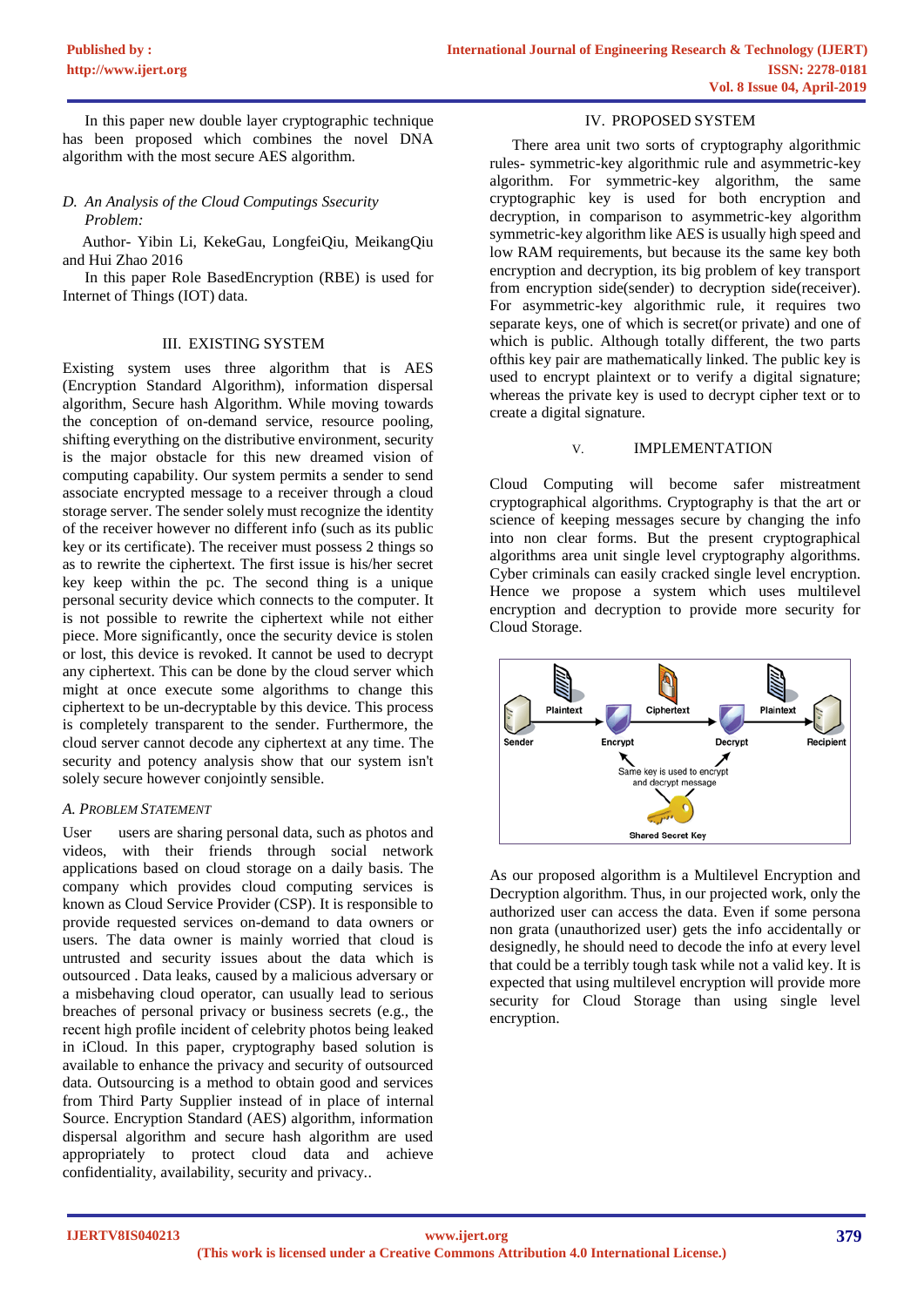# **[Published by :](www.ijert.org)**



:<br>ation : 1.jpg<br>E>∕Decrypt(D) : e<br>runted

"<br>\*\*\*\*\*\*\*\*\*\*\*\*



# ENC Key

- *A. Requirement Analysis*
	- Hardware Requirement :
		- $\circ$  Processor i3 2.4 Ghz
		- o Ram 4GB DDR
		- o Hard Drive 256 GB
	- Software Requirement :
		- o OS Windows 7 or above
		- o Tool Eclipse IDE

 $\overline{W}$ .

 $\sim$  0  $\sim$